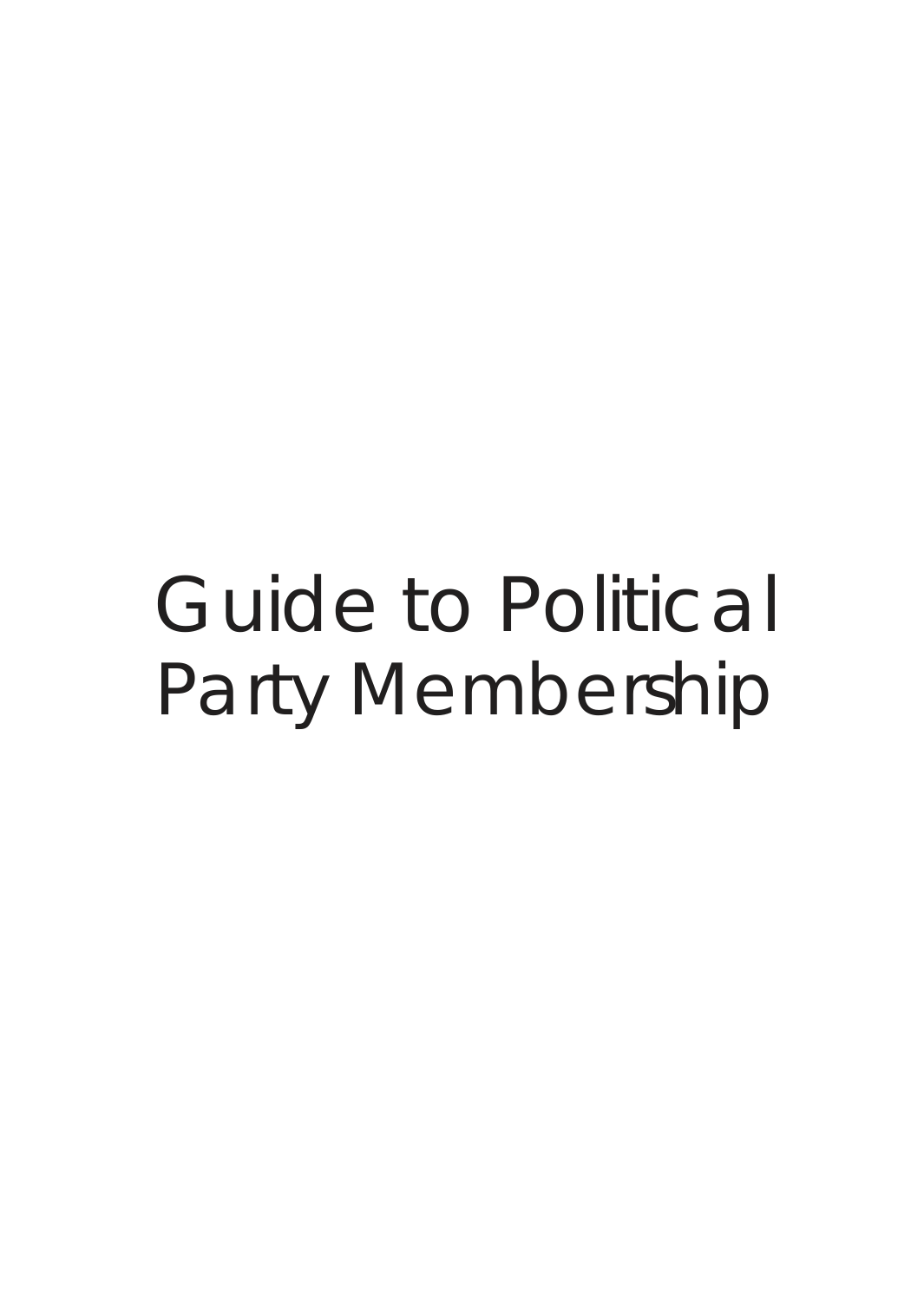Published By: Larryone Media Tel: 0721370097 Email: laryonemedia@gmail.com

This guide was published with the assistance of the Swedish Embass, 2014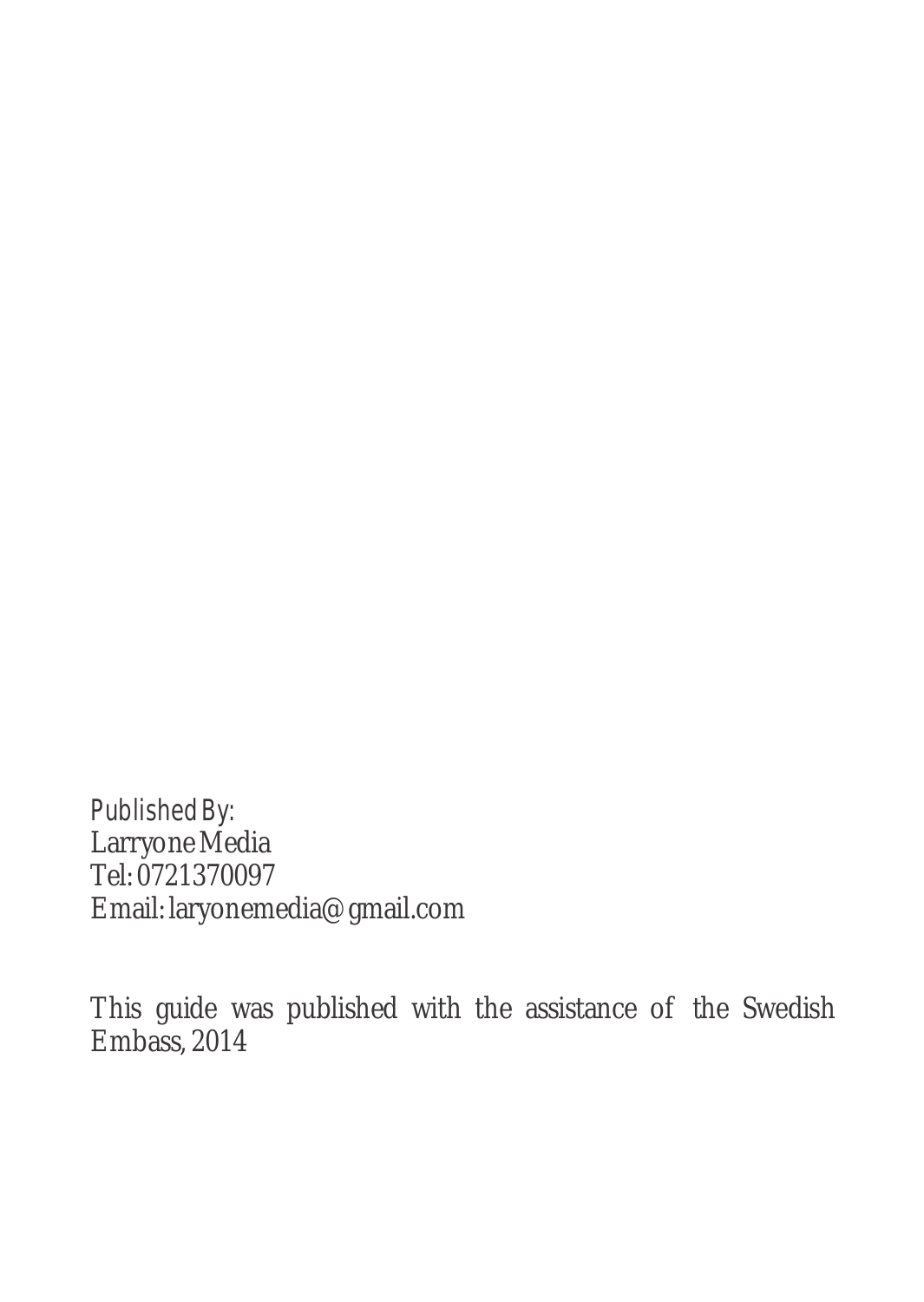### Foreword

The Political Parties Act, 2011 is fairly new and its implications for the governance and management of political parties is not well understood by political parties, other electoral stakeholders and members of the public. This publication provides some key information, albeit simplified, about the contents and application of the law in practice. It is hoped that it will contribute to better understanding of and compliance with the Act.

This publication has benefited immensely from the support and contribution of a number of individuals and partners. We would like to thank them all.

The Swedish Embassy in Nairobi, through the International Institute of Democracy and Electoral Assistance (International IDEA), provided funding for writing and printing this publication. International IDEA provided financial and technical support. Bjarte Tora and Sam van der Staak provided valuable advice on a number of aspects in the course of writing. Our development partners-International IDEA, the National Democratic Institute, the International Foundation for Electoral Systems and the Electoral Institute for Sustainable Democracy in Africaparticipated in some of our meetings and gave useful insights, advice and assistance.

Last, we are grateful to the staff at my Office who have worked tirelessly and with dedication to see the project through.

**Lucy K. Ndungu**

**Registrar of Political Parties**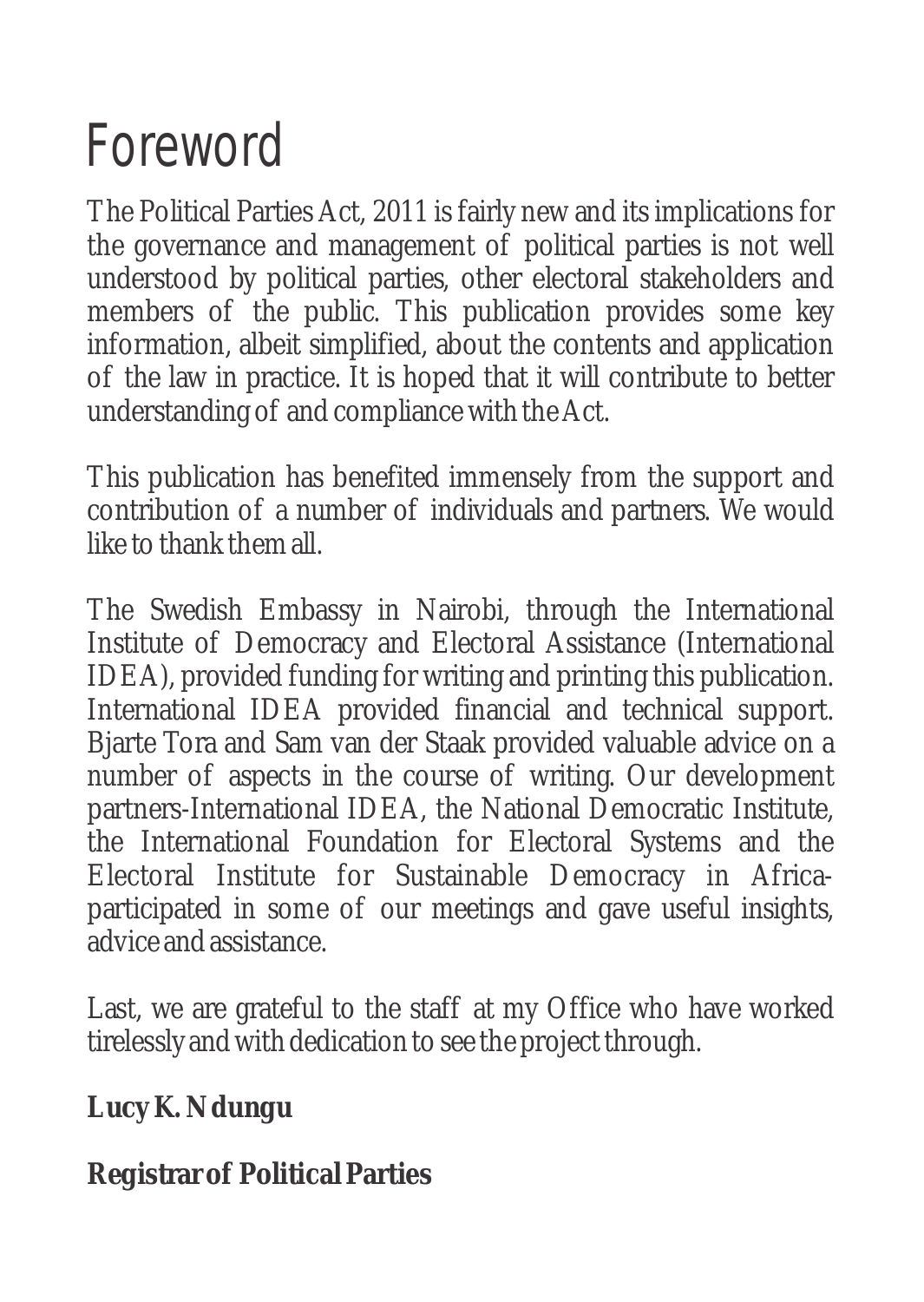## Table of Contents

| 2. |                                              |                                          |  |
|----|----------------------------------------------|------------------------------------------|--|
|    |                                              | 2.1 Eligibility for Membership1          |  |
|    |                                              |                                          |  |
|    |                                              | 2.3 Recruitment Process and Requirement2 |  |
| 3. |                                              |                                          |  |
| 4. | Ceasing being a Member of a Political Party4 |                                          |  |
|    |                                              |                                          |  |
|    |                                              |                                          |  |
|    |                                              |                                          |  |
|    |                                              |                                          |  |
|    |                                              |                                          |  |

**5. Coalitions of Political Parties and membership**..7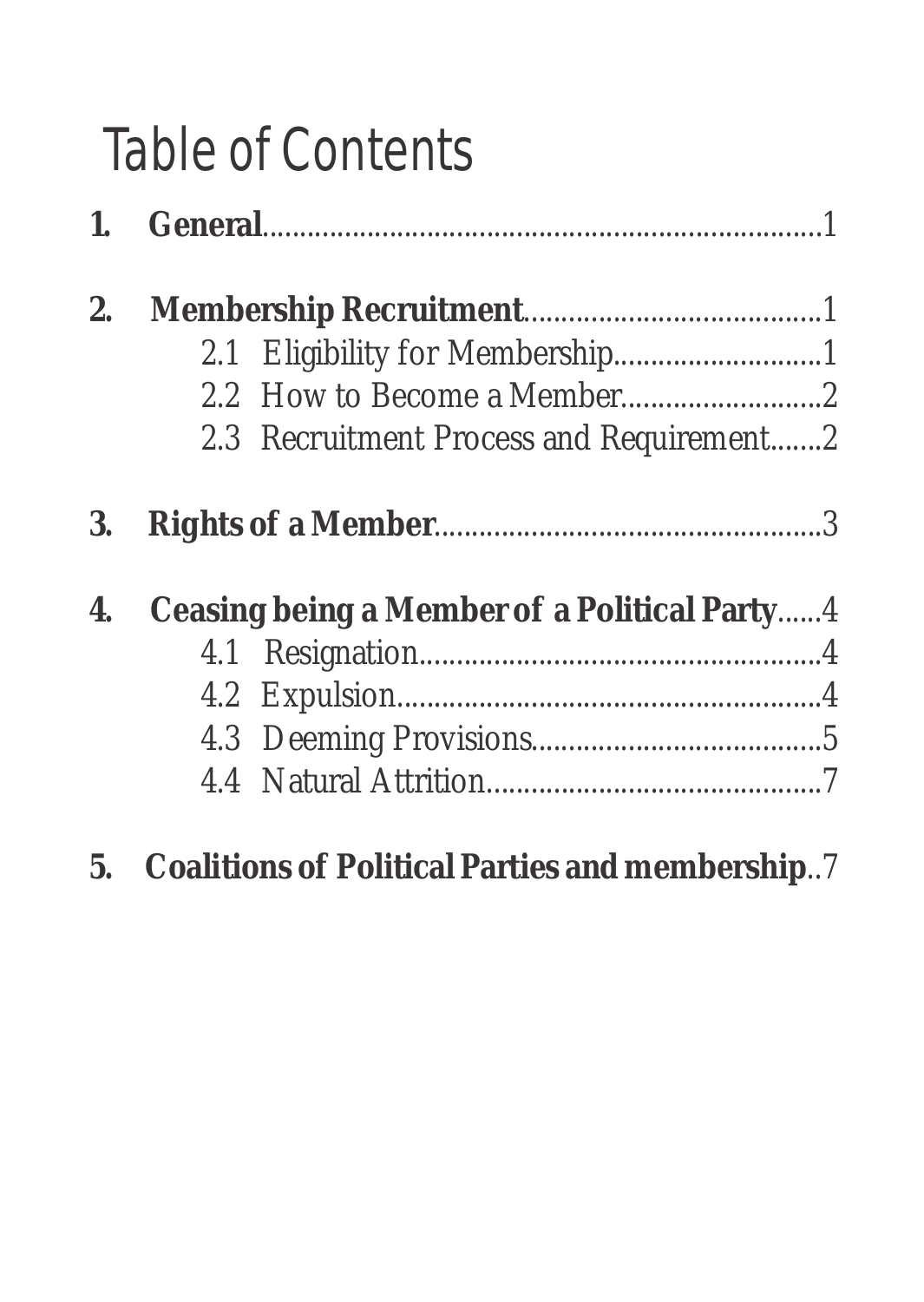1. General

This guide is a summary of political party membership requirements.It is not a substitution to the Kenya Constitution and the Political Parties Act, 2011 both of which stipulate comprehensive legal and other obligations required of registered political parties.

Members are the lifeline of a party. There can be no party without members. Any association of persons or an organization which intends to operate or function as a political party must first be registered in accordance with the Political Parties Act.

- 2. Membership Recruitment
- 2.1 Eligibility for Membership

Apolitical Party is a legal entity with its own rights and responsibilities. On account of this, it has the latitude to decide who and the criteria one needs to satisfy before becoming a member. A political party stipulates eligibility for membership in its constitution.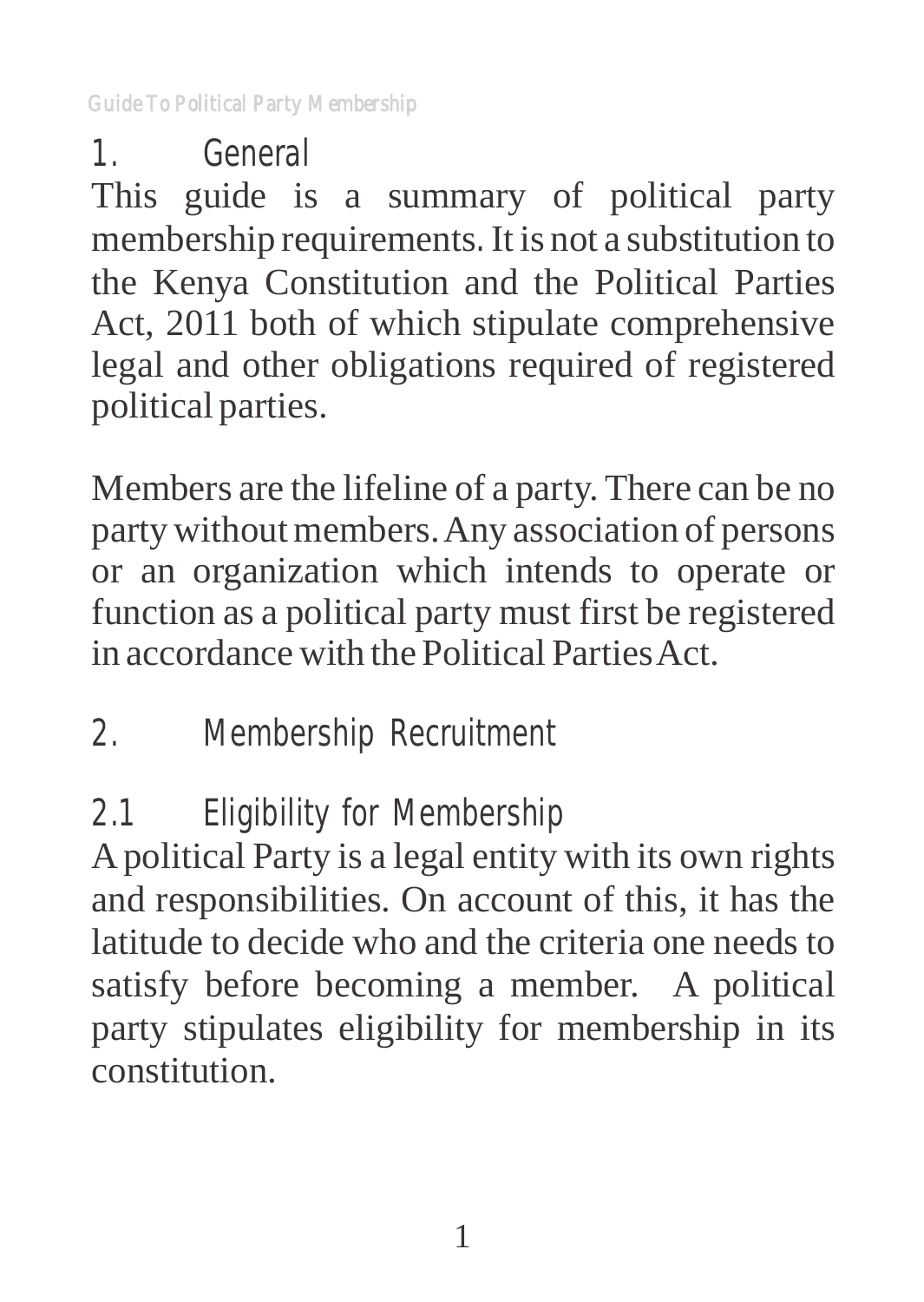#### 2.2 How to Become a Member Political parties recruit members using the specified Party Membership Verification Forms. These forms are filled in respect of every member of the party and are duly signed. Once a persons' name has been entered into the membership register of a political party, the person becomes a member of that political party. It is an offence to register a person as a member of a political party without his/her consent.

Apolitical party must at any time keep updated and accurate party membership list to be available for the members and the public at the party head office and all party county offices.

#### 2.3 Recruitment Process

The party must recruit members. In doing so, the recruitment process includes the following elements:

- The party constitution must spell out the membership recruitment requirements.
- The party must introduce membership card of a specific standard.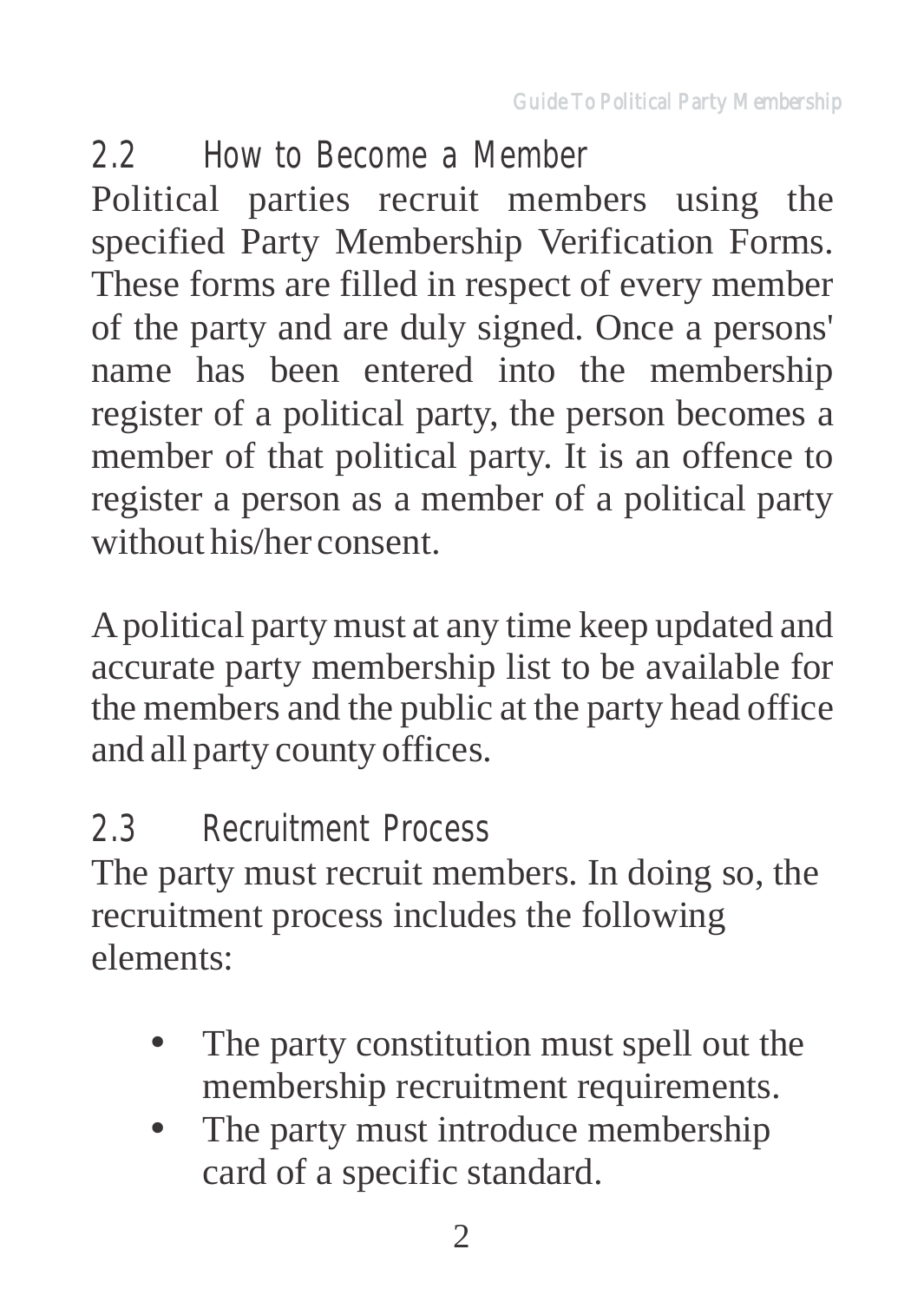- The party and the member must complete the member verification form.
- The party must keep and continuously update a membership list.
- The party must keep and update a list of membership dues paid in accordance with the party constitution.

3. Rights of a political party Member A member of a political party has several rights including the right to:

- participate in the activities of a political party;
- campaign for a political party or cause; and
- contest for leadership positions in a party
- to run as a candidate in party nomination for candidates for general election and byelection.
- Access to party documents and records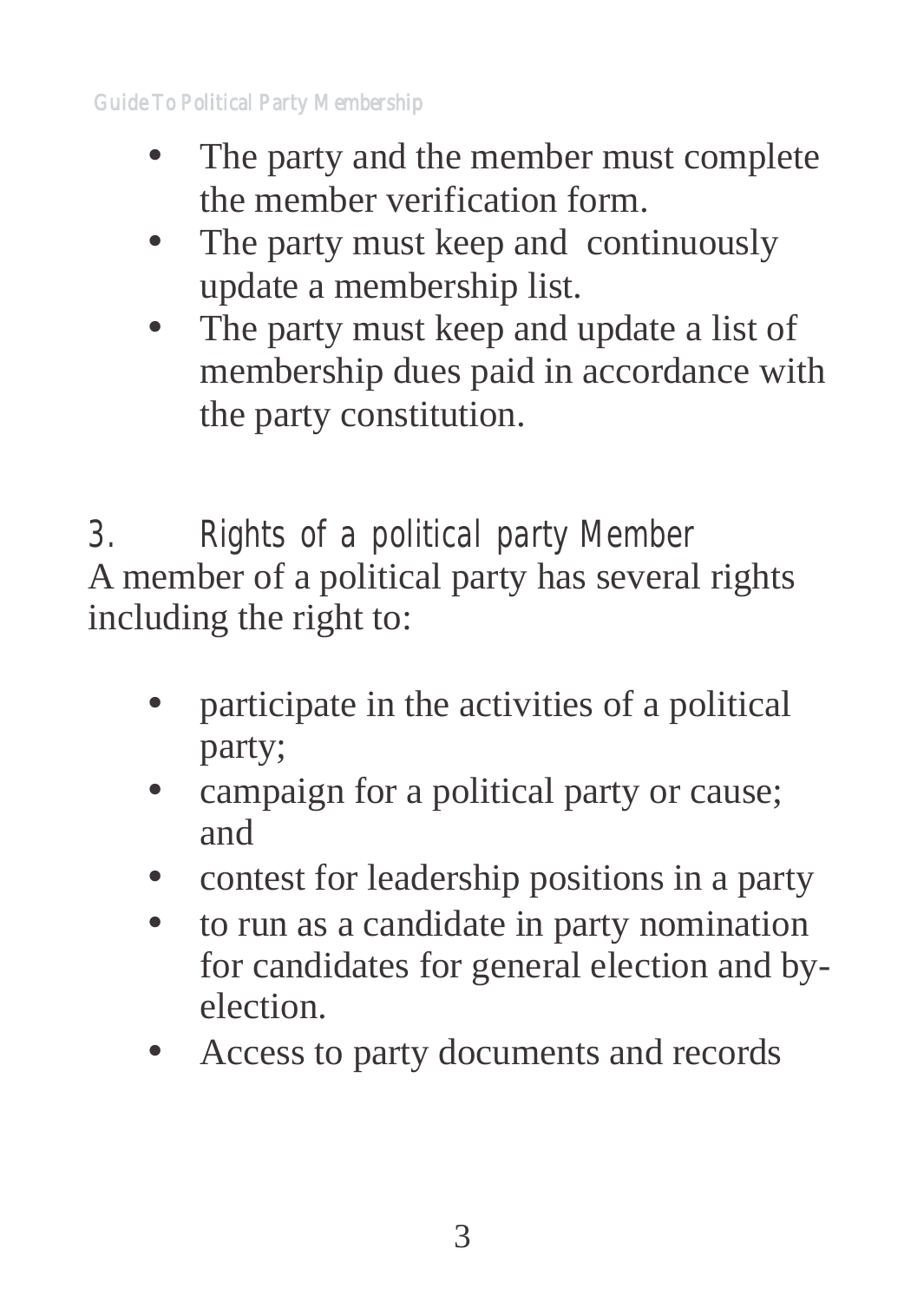4. Ceasing being a Member of a Political Party There are four ways one can cease to be a member of a party. These include:

I. By resignation;

- ii. By expulsion; and
- iii.Through "deeming" or

iv. Natural attrition.

#### 4.1 Resignation

Amember may resign by giving a written notice to a political party. If the member is a Member of Parliament or a member of the County Assembly, a three days' written notice should also be sent to the Clerk of the respective House or County Assembly.

In either of the cases, the resignation is effective on the date the notice is received. The political party and the clerk are required to notify the Registrar of Political Parties.

#### 4.2 Expulsion

Members are bound by the Constitution of a political party and may be expelled if they violate it. A political party constitution normally sets out the party disciplinary mechanism.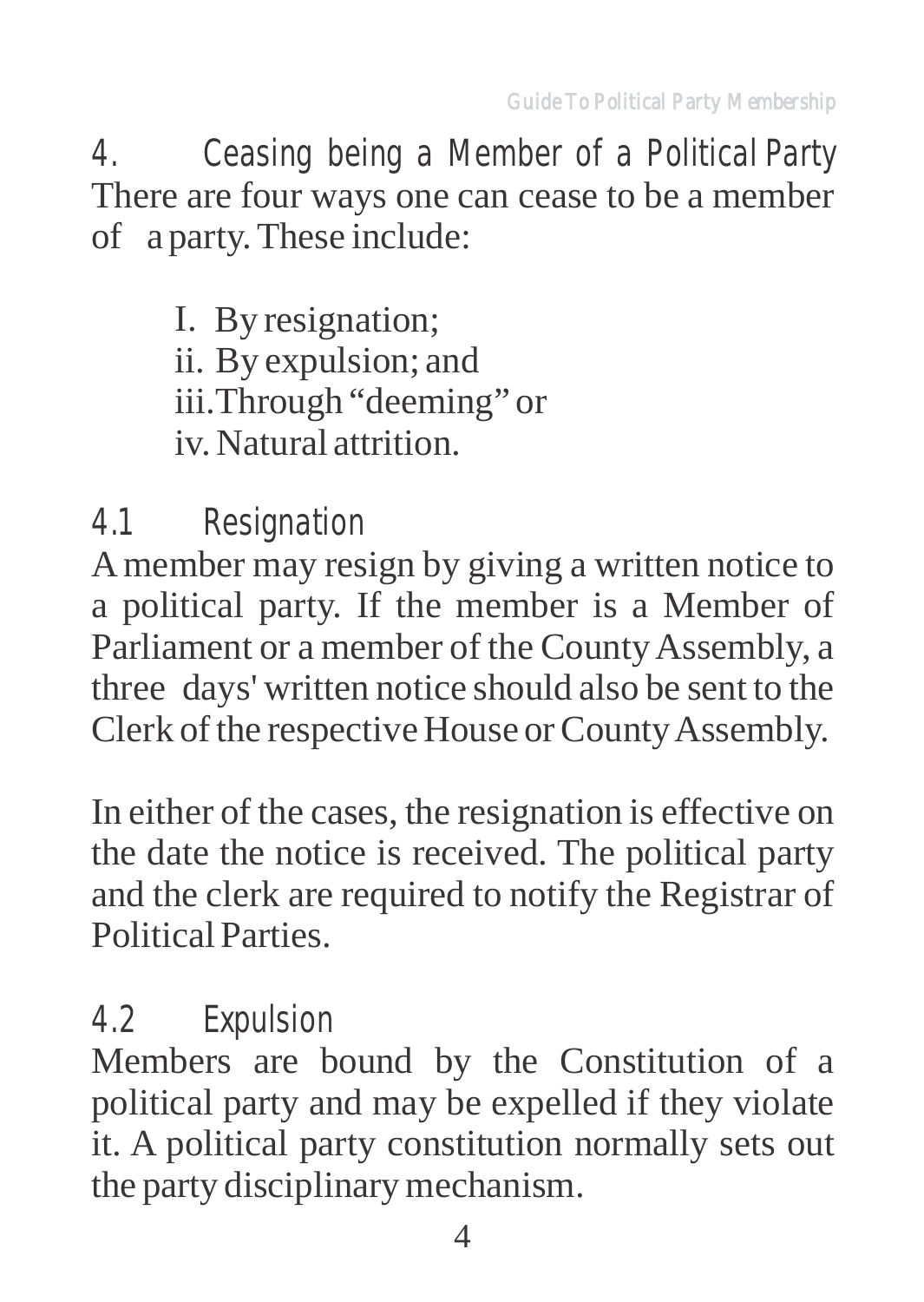4.3 Deeming Provisions

The Political Parties Act provides for grounds when a member can be deemed to have resigned from a political party. These includes when a member:

- forms another political party;
- joins in the formation of another political party;
- joins another political party;
- in any way or manner, publicly advocates for the formation of another political party; or
- promotes the ideology, interests or policies of another political party.

The Act does not define the word "deem". However, the ordinary meaning of the word "deemed" includes to "determine, consider as, adjudge, regard, hold, and view".

There are two ways by which a member of a political party can be deemed to have resigned from the party:

• by the party of which a person is a member; or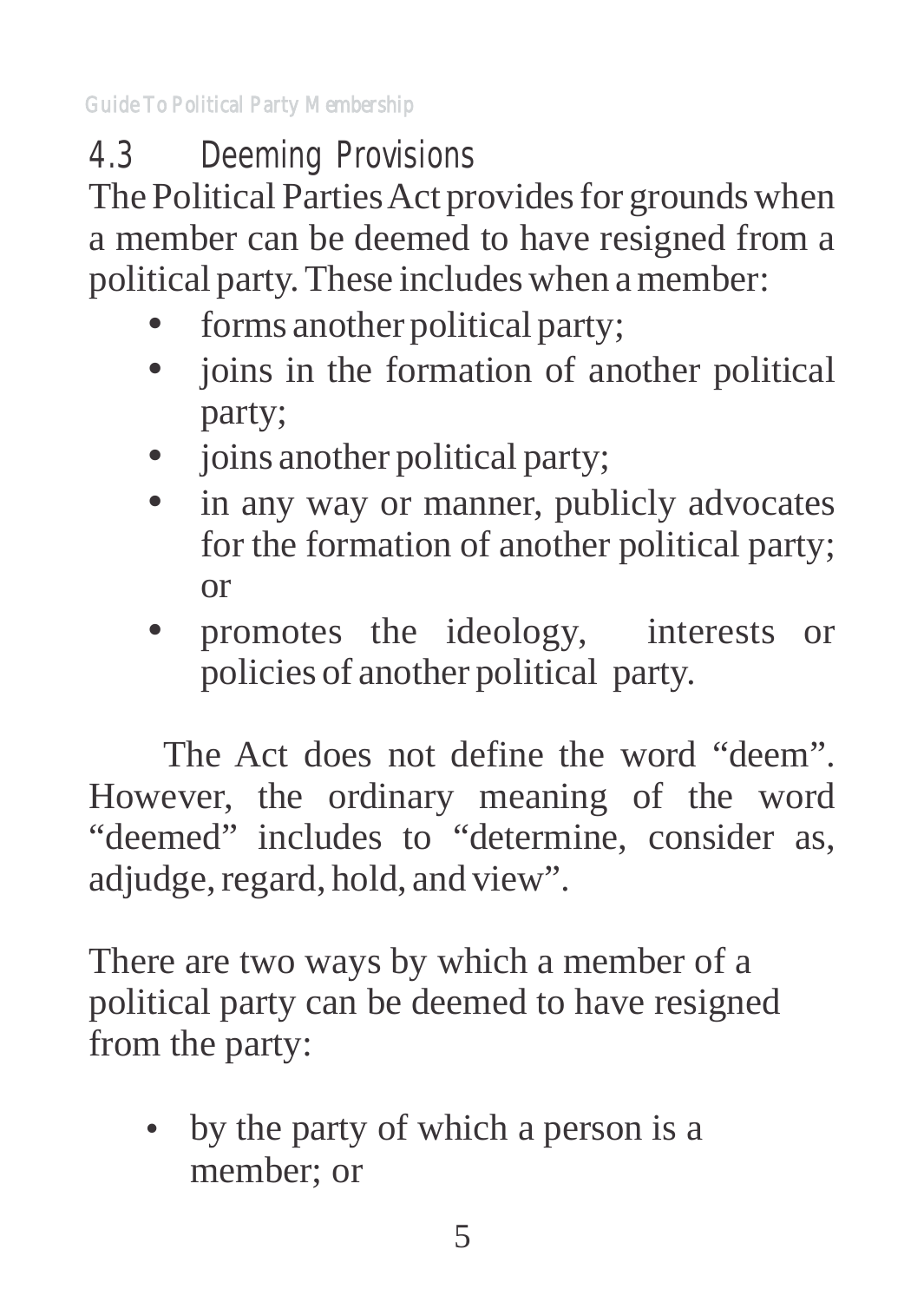• by the Registrar.

Every political party must have criteria and a procedure for deeming of a member. The criteria and the procedure must reflect the above criteria for deeming also found in section 14(5) of the Act. The criteria for deeming of a member must be submitted to the Registrar together with the party constitution.

When the Registrar receives a reasonably justified complaint either from the members of the party or from the public, the Registrar may initiate the deeming process.

Political parties can form coalitions in accordance with section 10 of the Act and therefore the "deeming" provisions do not apply to these. Effectively, a member of a political party may in any way or manner, publically advocate for the formation of a coalition in which his/her party intends to be a member or the member advocated that the party should be a member. Further, a member of a political party may promote the ideology, interests or policies of a coalition in which his/her party is a member.

6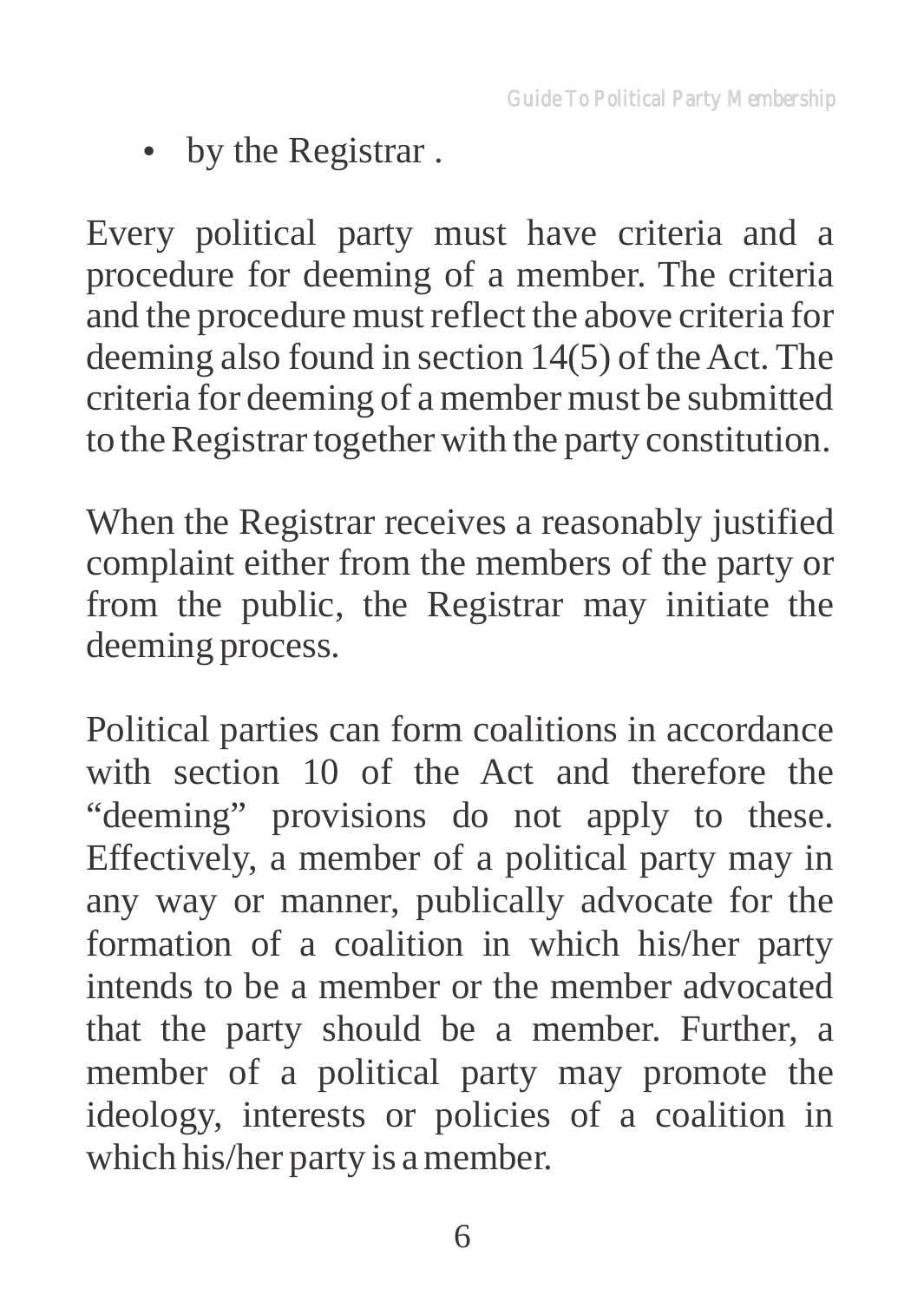4.4 Natural Attrition

One can cease to be member of a political party through death. If a member dies he or she automatically ceases to be a member.

5. Coalitions of Political Parties and membership

The Act allows formation of coalitions, coalitions do not have their own members but individual parties in the coalition have their own members.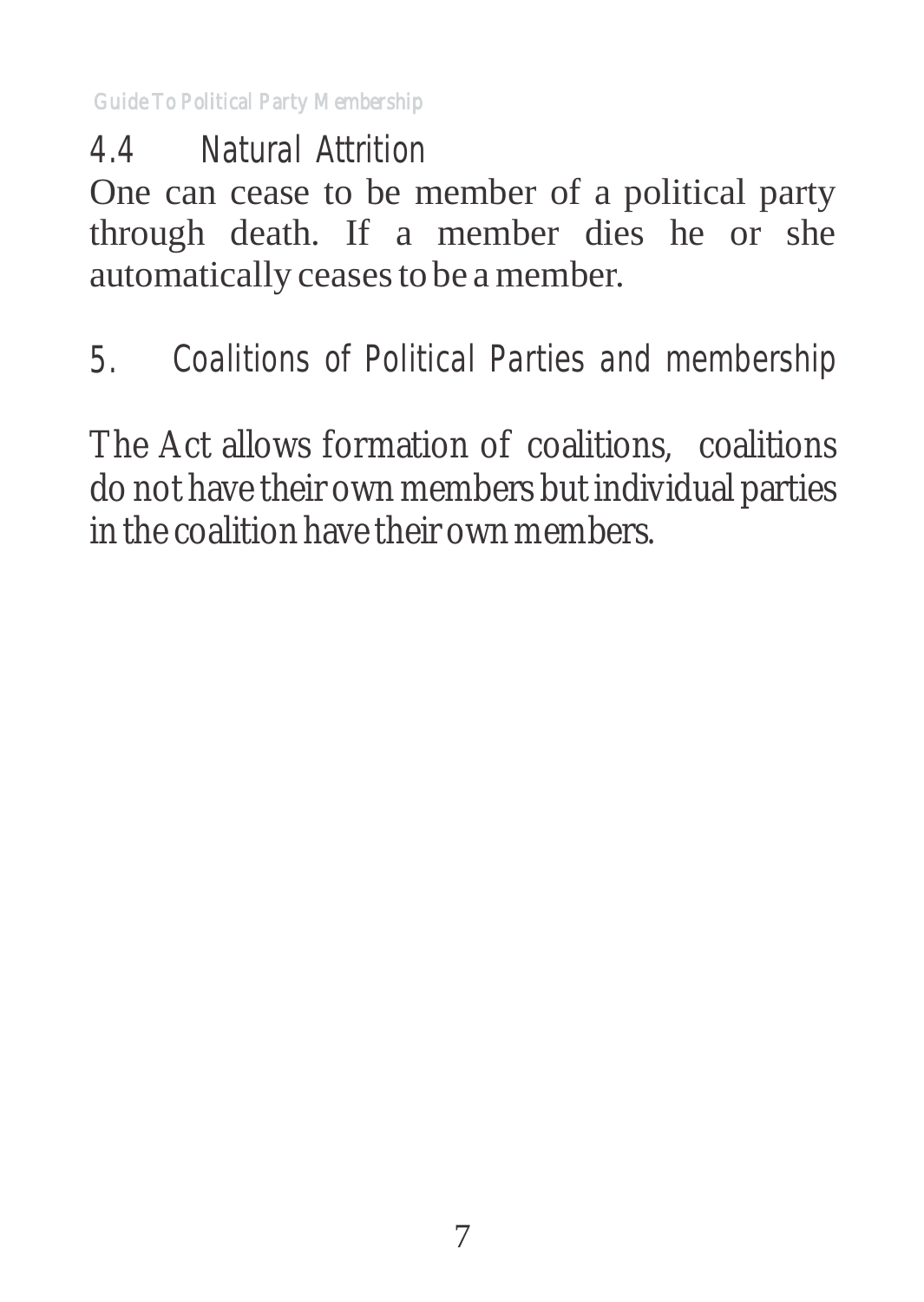|   | AND EQU |
|---|---------|
|   | Ë       |
|   | "Libdr  |
|   | ים<br>י |
|   | ŕ       |
|   | .<br>F  |
| i | Ξ<br>ć  |
| ï |         |

| <b>COUNTER FOIL</b>                  | <b>MEMBERSHIP CARD</b>               |
|--------------------------------------|--------------------------------------|
| 5. ID/passport number of the member  | 5.ID/passport number of the member   |
| 6. The subscription / membership fee | 6. The subscription / membership fee |
| 10. The signature of the recruiter   | 10. The signature of the recruiter   |
| 9. The signature of the member       | 9. The signature of the member       |
| 3. Membership card number            | 3. Membership card number            |
| 4.Name of the member                 | 4. Name of the member                |
| 8.Place of issue                     | 8.Place of issue                     |
| 7.Date of issue                      | 7.Date of issue                      |
| 1.Party name                         | 1.Party name                         |
| 2.Party logo                         | 2.Party logo                         |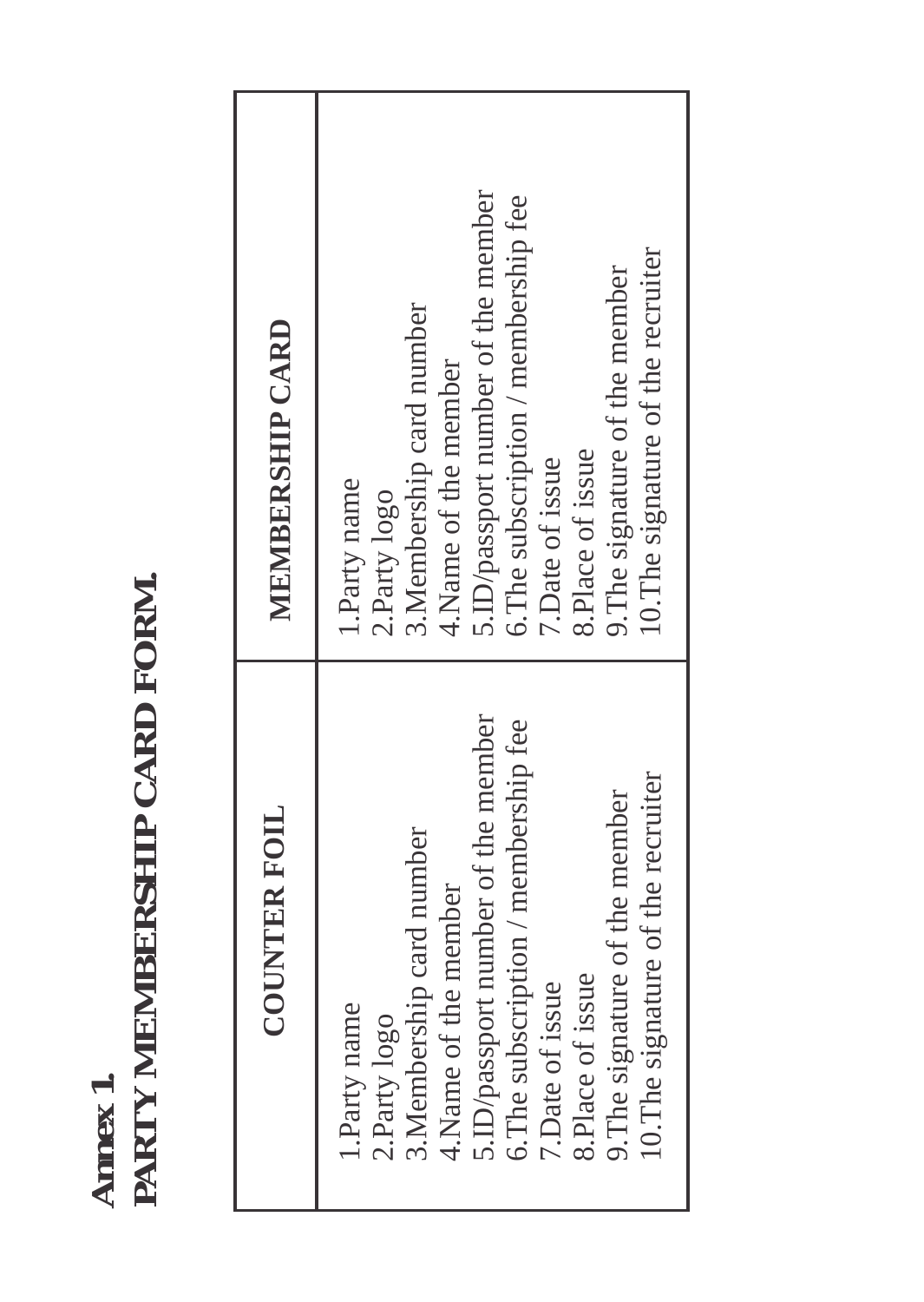#### **Annex 2. PARTY MEMBERSHIP VERIFICATION FORM.**

Party Name Party Logo

| Village/Ward or other Local Leader |  |  |  |  |
|------------------------------------|--|--|--|--|
|                                    |  |  |  |  |
|                                    |  |  |  |  |
|                                    |  |  |  |  |
|                                    |  |  |  |  |
|                                    |  |  |  |  |
|                                    |  |  |  |  |
|                                    |  |  |  |  |
|                                    |  |  |  |  |

\*Note: These particulars must be given in respect of at least 1000 party members in a majority of the counties in Kenya.